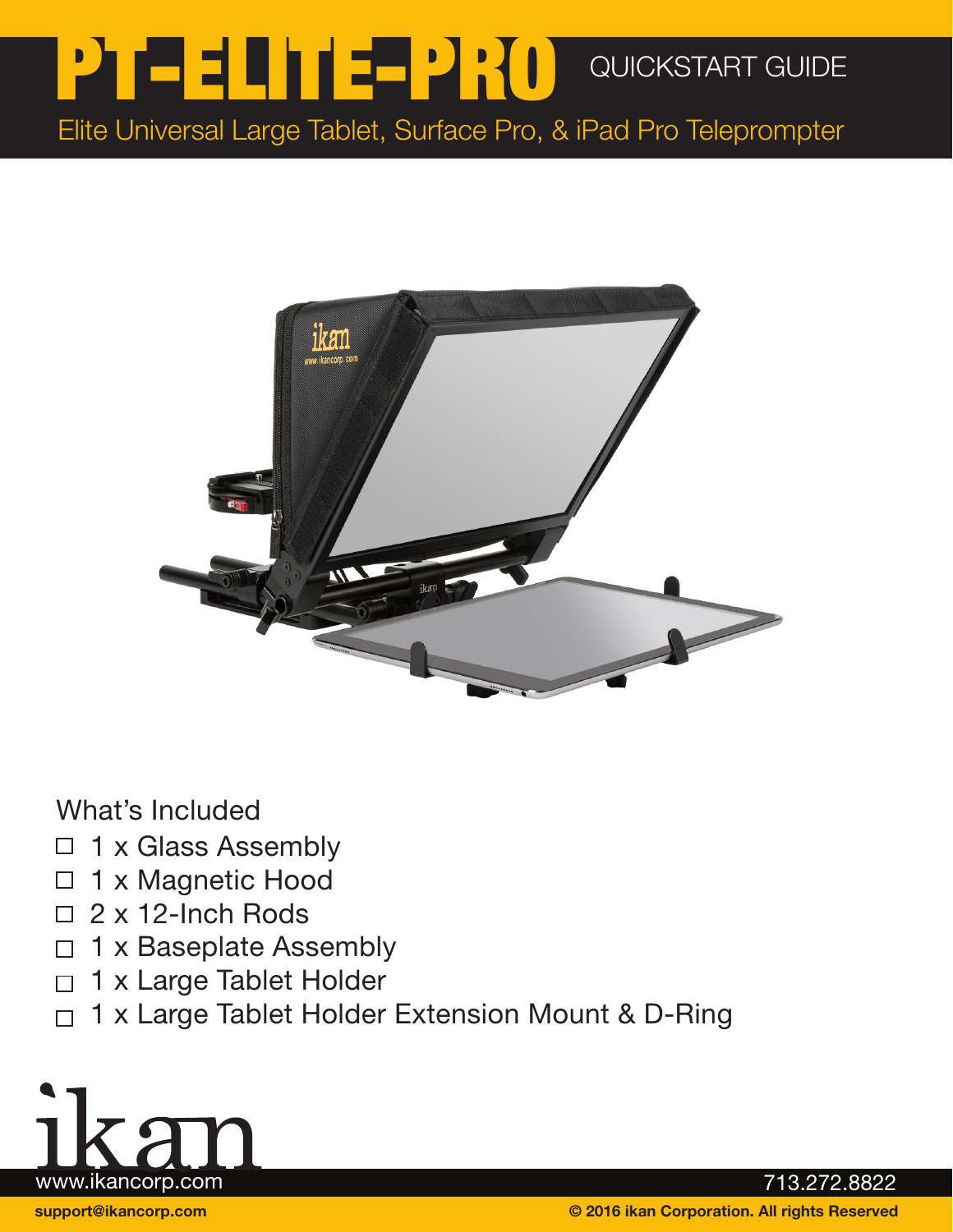

### What's Included





Magnetic Sunhood



 $\bigcirc$ 



□ 2 x 12-Inch Rods <br>
□ Large Tablet Holder Extension & D-Ring





□ Baseplate Assembly Tablet Holder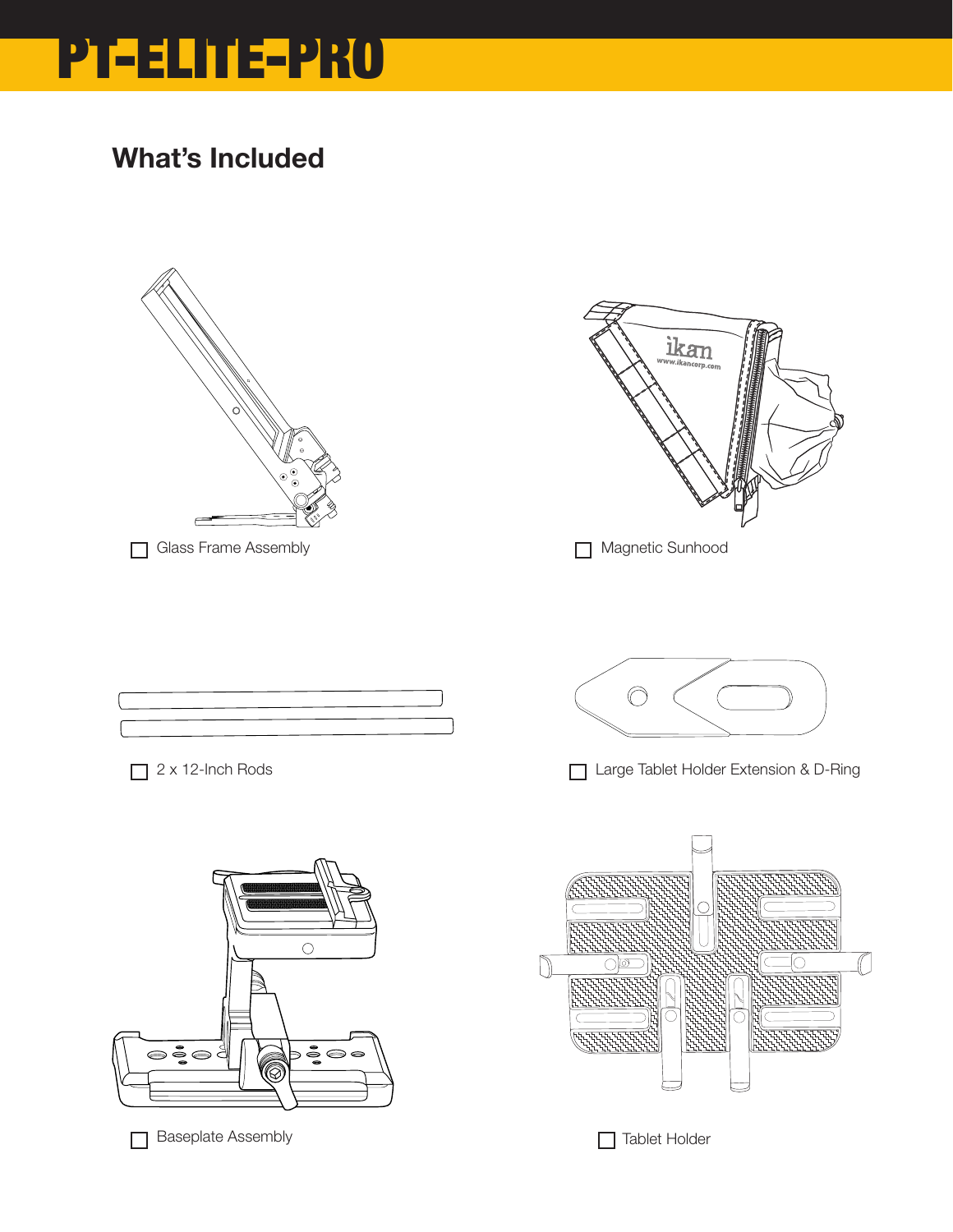## PT-ELITE-PRO

#### How to Assemble

1. Attach tablet mount to glass frame assembly. *Figures 1a, 1b, 1c.*

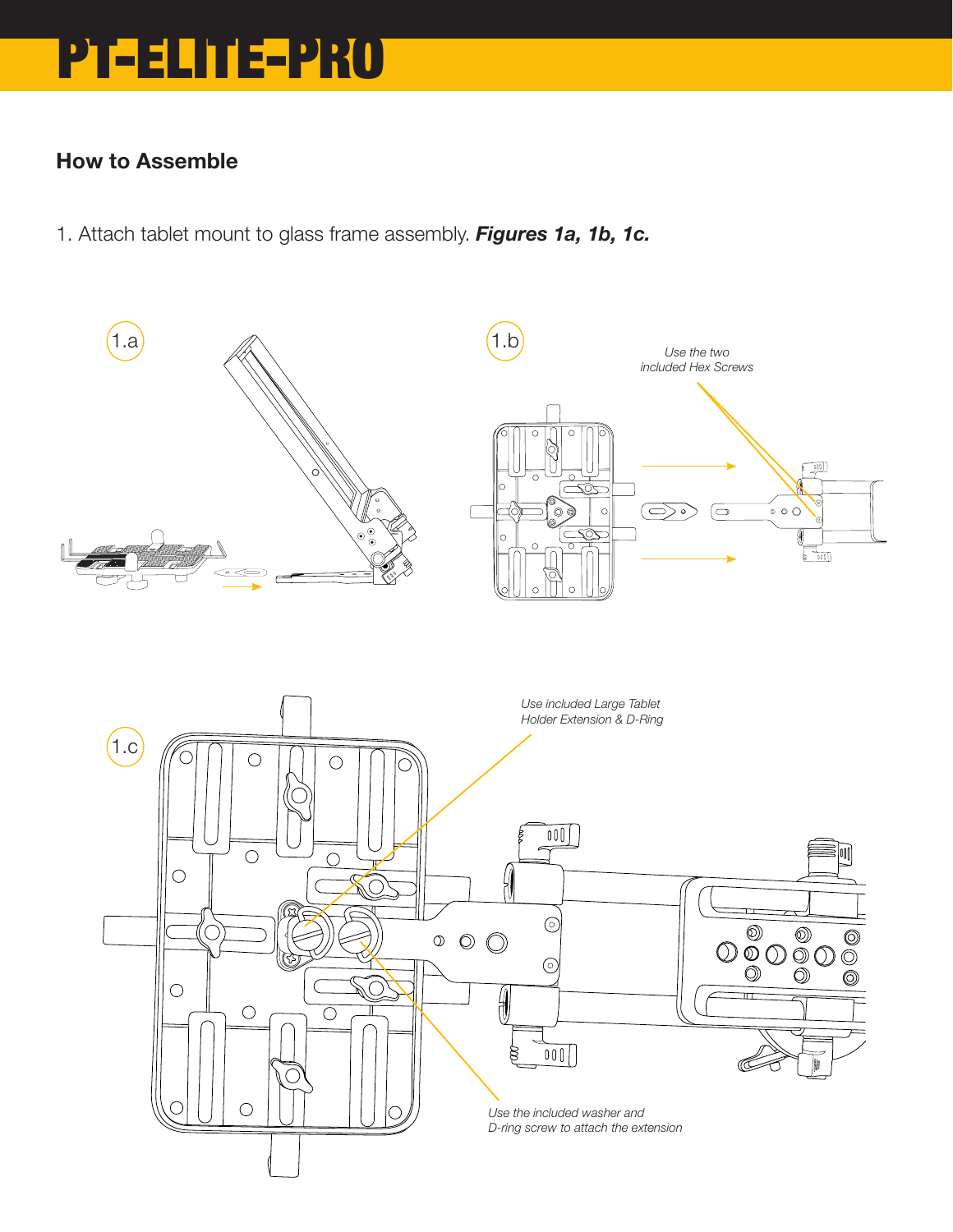# PT-ELITE-PRO

- 2. Insert rods into rail mount on glass frame assembly.
- 3. Slide baseplate onto rods.
- 4. Adjust spacing for your camera.
- 5. Tighten & loosen thumb screws to adjust glass frame. *Ideal angle is 45 degrees.*



- 6. Attach magnetic hood to glass frame.
- 7. Remove quick release plate & attach your camera. Reattach.

#### DO NOT THROW AWAY FOAM INSERT.

8. The PT-ELITE-PRO comes packaged in high quality custom-cut foam. It is sized perfectly to fit inside an SKB-i Series 1914-8 waterproof case.

#### Software Options

Windows: Choose from PrompterPro from Ikan, or from multiple third party options in the Windows Store or on the Web. **iOS:** Download Ikan Elite Prompter App from App Store Android: Choose from multiple 3rd party options on Google Play Store